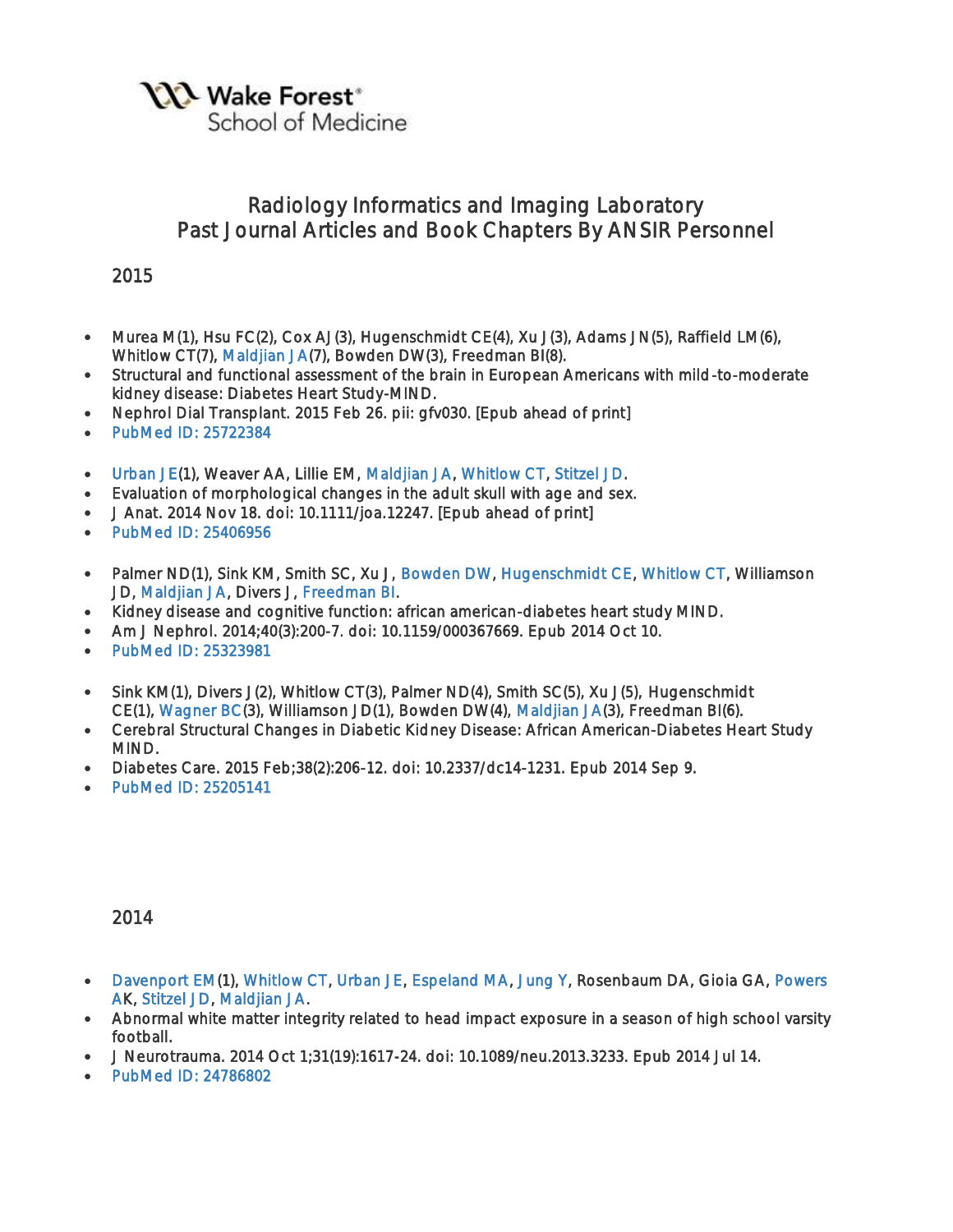- [Maldjian JA\(](http://fmri.wfubmc.edu/personnel/maldjian)1), Daunais JB, Friedman DP, [Whitlow CT.](http://fmri.wfubmc.edu/personnel/Whitlow)
- Vervet MRI atlas and label map for fully automated morphometric analyses.
- Neuroinformatics. 2014 Oct;12(4):543-50. doi: 10.1007/s12021-014-9231-8.
- [PubMed ID: 24850577](http://www.ncbi.nlm.nih.gov/sites/entrez?Db=pubmed&Cmd=ShowDetailView&TermToSearch=24850577)
- [Maldjian JA\(](http://fmri.wfubmc.edu/personnel/maldjian)1), [Davenport EM\(](http://fmri.wfubmc.edu/personnel/moody)2), Whitlow CT(3).
- Graph theoretical analysis of resting-state MEG data: Identifying interhemispheric connectivity and the default mode.
- Neuroimage. 2014 Aug 1;96:88-94. doi: 10.1016/j.neuroimage.2014.03.065. Epub 2014 Mar 31.
- [PubMed ID: 24699016](http://www.ncbi.nlm.nih.gov/sites/entrez?Db=pubmed&Cmd=ShowDetailView&TermToSearch=24699016)
- Oblak AL(1), Hagen MC, Sweadner KJ, Haq I, [Whitlow CT,](http://fmri.wfubmc.edu/personnel/Whitlow) [Maldjian JA,](http://fmri.wfubmc.edu/personnel/maldjian) Epperson F, Cook JF, Stacy M, Murrell JR, Ozelius LJ, Brashear A, Ghetti B.
- Rapid-onset dystonia-parkinsonism associated with the I758S mutation of the ATP1A3 gene: a neuropathologic and neuroanatomical study of four siblings.
- Acta Neuropathol. 2014 Jul;128(1):81-98. doi: 10.1007/s00401-014-1279-x. Epub 2014 May 7.
- [PubMed ID: 24803225](http://www.ncbi.nlm.nih.gov/sites/entrez?Db=pubmed&Cmd=ShowDetailView&TermToSearch=24803225)

- Johnston ME(1), Zheng Z, [Maldjian JA,](http://fmri.wfubmc.edu/personnel/maldjian) [Whitlow CT,](http://fmri.wfubmc.edu/personnel/Whitlow) Morykwas MJ, [Jung Y.](http://fmri.wfubmc.edu/personnel/Jung)
- Cerebral blood flow quantification in swine using pseudo-continuous arterial spin labeling.
- J Magn Reson Imaging. 2013 Nov;38(5):1111-8. doi: 10.1002/jmri.24066. Epub 2013 Sep 16.
- [PubMed ID: 24105693](http://www.ncbi.nlm.nih.gov/sites/entrez?Db=pubmed&Cmd=ShowDetailView&TermToSearch=24105693)
- Cobb BR, [Urban JE,](http://fmri.wfubmc.edu/personnel/Urban) [Davenport EM,](http://fmri.wfubmc.edu/personnel/moody) Rowson S, Duma SM, [Maldjian JA,](http://fmri.wfubmc.edu/personnel/maldjian) [Whitlow CT,](http://fmri.wfubmc.edu/personnel/Whitlow) [Powers](http://fmri.wfubmc.edu/personnel/Powers)  [AK](http://fmri.wfubmc.edu/personnel/Powers), [Stitzel JD.](http://fmri.wfubmc.edu/personnel/Stitzel)
- Head Impact Exposure in Youth Football: Elementary School Ages 9-12 Years and the Effect of Practice Structure.
- Ann Biomed Eng. 2013 Jul 24. [Epub ahead of print]
- [PubMed ID: 23881111](http://www.ncbi.nlm.nih.gov/sites/entrez?Db=pubmed&Cmd=ShowDetailView&TermToSearch=23881111)
- [Urban JE,](http://fmri.wfubmc.edu/personnel/Urban) [Davenport EM,](http://fmri.wfubmc.edu/personnel/moody) Golman AJ, [Maldjian JA,](http://fmri.wfubmc.edu/personnel/maldjian) [Whitlow CT,](http://fmri.wfubmc.edu/personnel/Whitlow) [Powers AK](http://fmri.wfubmc.edu/personnel/Powers), [Stitzel JD.](http://fmri.wfubmc.edu/personnel/Stitzel)
- Head Impact Exposure in Youth Football: High School Ages 14 to 18 Years and Cumulative Impact Analysis.
- Ann Biomed Eng. 2013 Jul 18. [Epub ahead of print]
- [PubMed ID: 23864337](http://www.ncbi.nlm.nih.gov/sites/entrez?Db=pubmed&Cmd=ShowDetailView&TermToSearch=23864337)
- [Maldjian JA,](http://fmri.wfubmc.edu/personnel/maldjian) [Whitlow CT,](http://fmri.wfubmc.edu/personnel/Whitlow) [Saha BN,](http://fmri.wfubmc.edu/personnel/Saha) Kota G, Vandergriff C, [Davenport EM,](http://fmri.wfubmc.edu/personnel/moody) Divers J, Freedman [BI,](http://fmri.wfubmc.edu/personnel/Freedman) [Bowden DW.](http://fmri.wfubmc.edu/personnel/Bowden)
- Automated White Matter Total Lesion Volume Segmentation in Diabetes.
- AJNR Am J Neuroradiol. 2013 Jul 18. [Epub ahead of print]
- [PubMed ID: 23868156](http://www.ncbi.nlm.nih.gov/sites/entrez?Db=pubmed&Cmd=ShowDetailView&TermToSearch=23868156)
- Watts JM, [Whitlow CT,](http://fmri.wfubmc.edu/personnel/Whitlow) [Maldjian JA.](http://fmri.wfubmc.edu/personnel/maldjian)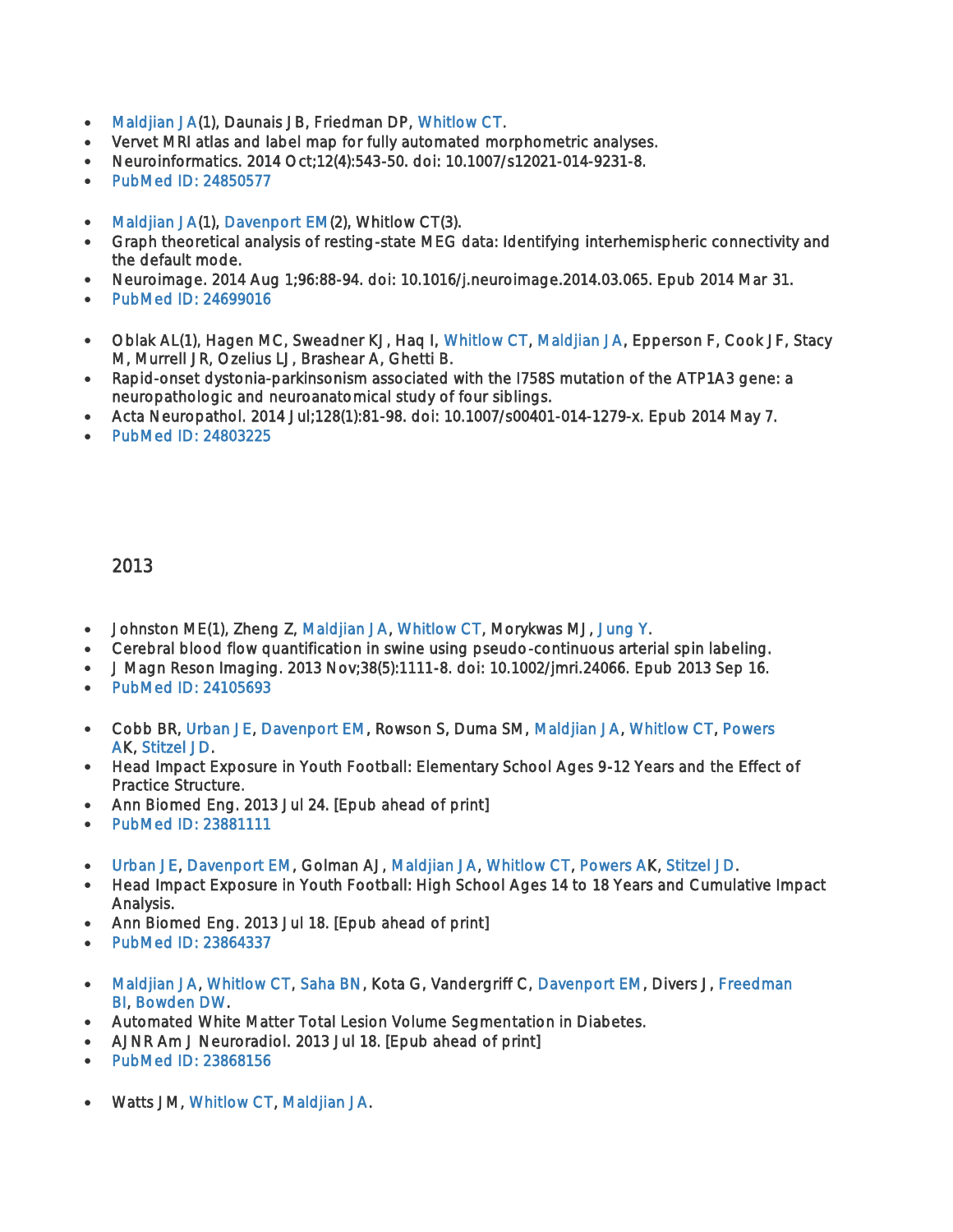- Clinical applications of arterial spin labeling.
- NMR Biomed. 2013 Aug;26(8):892-900. doi: 10.1002/nbm.2904. Epub 2013 Feb 3.
- [PubMed ID: 23378178](http://www.ncbi.nlm.nih.gov/sites/entrez?Db=pubmed&Cmd=ShowDetailView&TermToSearch=23378178)
- [Johnston ME,](http://fmri.wfubmc.edu/personnel/johnston) Zhang Z, [Maldjian JA,](http://fmri.wfubmc.edu/personnel/maldjian) [Whitlow CT,](http://fmri.wfubmc.edu/personnel/Whitlow) Morykwas MJ, [Jung Y.](http://fmri.wfubmc.edu/personnel/Jung)
- Cerebral Blood Flow Quantification in Swine using Pseudo-Continuous Areterial Spin Labeling
- JMRI
- [Natarajan S,](http://fmri.wfubmc.edu/personnel/Natarajan) [Saha BN,](http://fmri.wfubmc.edu/personnel/Saha) Joshi S, Edwards A., Khot T, [Moody EA,](http://fmri.wfubmc.edu/personnel/moody) Kersting K,. [Whitlow CT,](http://fmri.wfubmc.edu/personnel/Whitlow) [Maldjian](http://fmri.wfubmc.edu/personnel/maldjian)  [JA.](http://fmri.wfubmc.edu/personnel/maldjian)
- Can Relational Learning help in Three-way Classification of Alzheimer Patients from Structural Magnetic Resonance Images of the Brain?
- International Journal of Machine Learning and Computing

- [Urban JE,](http://fmri.wfubmc.edu/personnel/Urban) [Whitlow CT,](http://fmri.wfubmc.edu/personnel/Whitlow) Edgerton CA, [Powers AK](http://fmri.wfubmc.edu/personnel/Powers), [Maldjian JA,](http://fmri.wfubmc.edu/personnel/maldjian) [Stitzel JD.](http://fmri.wfubmc.edu/personnel/Stitzel)
- Motor vehicle crash-related subdural hematoma from real-world head impact data.
- J Neurotrauma. 2012 Dec 10;29(18):2774-81. doi: 10.1089/neu.2012.2373.
- [PubMed ID: 22928543](http://www.ncbi.nlm.nih.gov/sites/entrez?Db=pubmed&Cmd=ShowDetailView&TermToSearch=22928543)
- [Maldjian JA,](http://fmri.wfubmc.edu/personnel/maldjian) Whitlow CT; Alzheimer's Disease Neuroimaging Initiative.
- Whither the hippocampus? FDG-PET hippocampal hypometabolism in Alzheimer disease revisited.
- AJNR Am J Neuroradiol. 2012 Nov;33(10):1975-82. doi: 10.3174/ajnr.A3113. Epub 2012 Jun 14.
- [PubMed ID: 22700745](http://www.ncbi.nlm.nih.gov/sites/entrez?Db=pubmed&Cmd=ShowDetailView&TermToSearch=22700745)
- Divers J, Hugenschmidt C, Sink KM, Williamson JD, Ge Y, Smith SC, [Bowden DW,](http://fmri.wfubmc.edu/personnel/Bowden) [Whitlow CT,](http://fmri.wfubmc.edu/personnel/Whitlow) L Yders E, [Maldjian JA,](http://fmri.wfubmc.edu/personnel/maldjian) [Freedman BI.](http://fmri.wfubmc.edu/personnel/Freedman)
- Cerebral White Matter Hyperintensity in African Americans and European Americans with Type 2 Diabetes.
- J Stroke Cerebrovasc Dis
- PubMed ID: 22608346
- Singh J, Baker MD, Morris PP, [Whitlow CT.](http://fmri.wfubmc.edu/personnel/Whitlow)
- Percutaneous pediculoplasty for traumatic pedicle fracture. A technical case report.
- Interv Neuroradiology
- PubMed ID: 22681740
- [Whitlow CT,](http://fmri.wfubmc.edu/personnel/Whitlow) Chan MD, Wagner JS, Sauer RN, Lesser GJ, Bennett M, Tatter SB, Ellis TL, Paulsson AK, Johnson AJ.
- Glioblastoma multiforme progression or treatment-related pseudoprogression? A direct comparison of common MRI diffusion and perfusion sequences at the neuroradiology clinical workstation.
- American Society of Functional Neuroradiology 6th Annual Meeting, 2012, Orlando, Florida.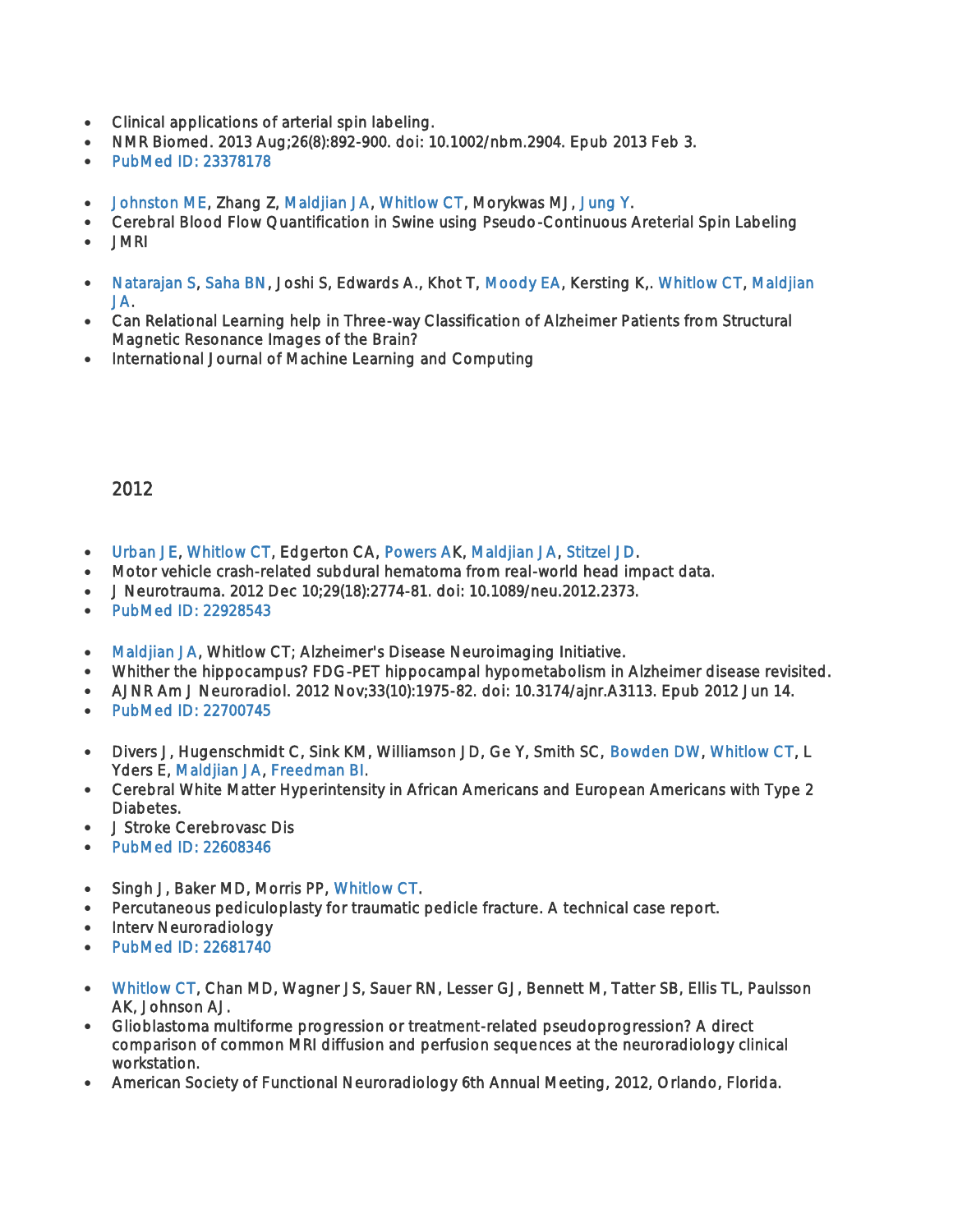- [Casanova R,](http://fmri.wfubmc.edu/personnel/luis) [Whitlow CT,](http://fmri.wfubmc.edu/personnel/Whitlow) [Wagner B,](http://fmri.wfubmc.edu/personnel/wagner) [Espeland MA,](http://fmri.wfubmc.edu/personnel/Espeland) [Maldjian JA.](http://fmri.wfubmc.edu/personnel/maldjian)
- Combining graph and machine learning methods to analyze differences in functional connectivity across sex.
- Open Neuroimag J. 2012;6:1-9. Epub 2012 Jan 26.
- PubMed ID: 22312418
- Shin DD, Liu TT, Wong EC, Shankaranarayanan A, [Jung Y.](http://fmri.wfubmc.edu/personnel/Jung)
- Pseudocontinuous arterial spin labeling with optimized tagging efficiency.
- $\bullet$
- [PubMed ID: 22234782](http://www.ncbi.nlm.nih.gov/sites/entrez?Db=pubmed&Cmd=ShowDetailView&TermToSearch=22234782)
- [Urban JE,](http://fmri.wfubmc.edu/personnel/Urban) [Maldjian JA,](http://fmri.wfubmc.edu/personnel/maldjian) [Whitlow CT,](http://fmri.wfubmc.edu/personnel/Whitlow) [Stitzel JD.](http://fmri.wfubmc.edu/personnel/Stitzel)
- A method to investigate the size and shape variation of the lateral ventricles with age.
- Biomed Sci Instrum. 2012;48:447-53.
- PubMed ID: 22846318

- [Casanova R,](http://fmri.wfubmc.edu/personnel/luis) [Whitlow CT,](http://fmri.wfubmc.edu/personnel/Whitlow) [Wagner B,](http://fmri.wfubmc.edu/personnel/wagner) Williamson J, Shumaker SA, [Maldjian JA,](http://fmri.wfubmc.edu/personnel/maldjian) [Espeland MA.](http://fmri.wfubmc.edu/personnel/Espeland)
- High dimensional classification of structural MRI Alzheimer's disease data based on large scale regularization.
- Front Neuroinform. 2011;5:22. Epub 2011 Oct 14.
- [PubMed ID: 22016732](http://www.ncbi.nlm.nih.gov/sites/entrez?Db=pubmed&Cmd=ShowDetailView&TermToSearch=22016732)

#### Research Projects: [ADNI](http://fmri.wfubmc.edu/research/ADNI)

- Weaver AA, [Moody EA,](http://fmri.wfubmc.edu/personnel/moody) Armstrong EG, [Stitzel JD.](http://fmri.wfubmc.edu/personnel/Stitzel)
- Image segmentation and registration algorithm to collect homologous landmarks for age-related thoracic morphometric analysis - biomed 2011.
- Biomed Sci Instrum. 2011;47:70-5.
- [PubMed ID: 21525599](http://www.ncbi.nlm.nih.gov/sites/entrez?Db=pubmed&Cmd=ShowDetailView&TermToSearch=21525599)

#### Research Projects: [SIMON](http://fmri.wfubmc.edu/research/SIMON)

- Bura**č**as GT, [Jung Y,](http://fmri.wfubmc.edu/personnel/Jung) Lee J, Buxton RB, Wong EC, Liu TT.
- On multiple alternating steady states induced by periodic spin phase perturbation waveforms.
- eforms.
- PubMed ID: 21826730
- [Whitlow CT,](http://fmri.wfubmc.edu/personnel/Whitlow) [Casanova R,](http://fmri.wfubmc.edu/personnel/luis) [Maldjian JA.](http://fmri.wfubmc.edu/personnel/maldjian)
- Effect of Resting-State Functional MR Imaging Duration on Stability of Graph Theory Metrics of Brain Network Connectivity.
- Radiology. 2011 Mar 15; [Epub ahead of print]
- PubMed ID: 21406628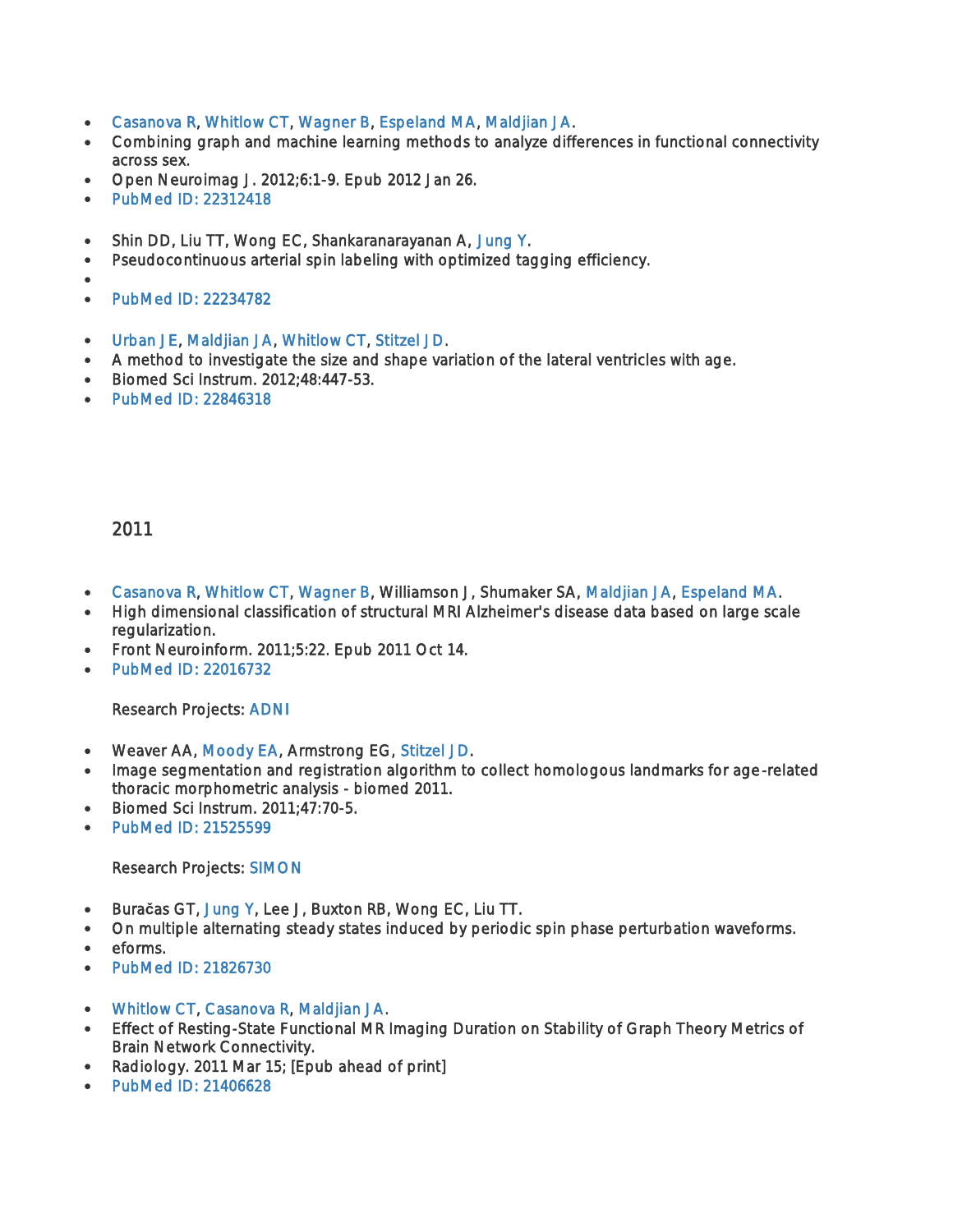- Simonds JS, [Whitlow CT,](http://fmri.wfubmc.edu/personnel/Whitlow) [Chen MY,](http://fmri.wfubmc.edu/personnel/chen) Williams DW 3rd.
- Isolated fractures of the posterior maxillary sinus: CT appearance and proposed mechanism.
- AJNR Am J Neuroradiol. 2011 Mar;32(3):468-70. Epub 2011 Feb 3.
- PubMed ID: 21292798

- [Jung Y,](http://fmri.wfubmc.edu/personnel/Jung) Wong EC, Liu TT.
- Multiphase pseudocontinuous arterial spin labeling (MP-PCASL) for robust quantification of cerebral blood flow.
- Magn Reson Med. 2010 Sep;64(3):799-810.
- PubMed ID: 20578056

#### Research Projects: [PCASL](http://fmri.wfubmc.edu/research/Pcasl)

- Liu J, Wieben O, [Jung Y,](http://fmri.wfubmc.edu/personnel/Jung) Samsonov AA, Reeder SB, Block WF.
- Single breathhold cardiac CINE imaging with multi-echo three-dimensional hybrid radial SSFP acquisition.
- J Magn Reson Imaging. 2010 Aug;32(2):434-40.
- PubMed ID: 20677274
- Samsonov AA, Velikina J, [Jung Y,](http://fmri.wfubmc.edu/personnel/Jung) Kholmovski EG, Johnson CR, Block WF.
- POCS-enhanced correction of motion artifacts in parallel MRI.
- Magn Reson Med. 2010 Apr;63(4):1104-10.
- [PubMed ID: 20373413](http://www.ncbi.nlm.nih.gov/sites/entrez?Db=pubmed&Cmd=ShowDetailView&TermToSearch=20373413)

Research Projects: [ASL](http://fmri.wfubmc.edu/research/ASL) [PCASL](http://fmri.wfubmc.edu/research/Pcasl) 

- Lyders EM, [Whitlow CT,](http://fmri.wfubmc.edu/personnel/Whitlow) Baker MD, Morris PP.
- Imaging and treatment of sacral insufficiency fractures.
- AJNR Am J Neuroradiol. 2010 Feb;31(2):201-10. Epub 2009 Sep 17.
- [PubMed ID: 19762463](http://www.ncbi.nlm.nih.gov/sites/entrez?Db=pubmed&Cmd=ShowDetailView&TermToSearch=19762463)
- Klaers J, Jashnani Y, [Jung Y,](http://fmri.wfubmc.edu/personnel/Jung) Brodsky E, Jacobson J, Kijowski R, Block WF.
- Dual half-echo phase correction for implementation of 3D radial SSFP at 3.0 T.
- Magn Reson Med. 2010 Feb;63(2):282-9.
- [PubMed ID: 20099322](http://www.ncbi.nlm.nih.gov/sites/entrez?Db=pubmed&Cmd=ShowDetailView&TermToSearch=20099322)
- Frank LR, [Jung Y,](http://fmri.wfubmc.edu/personnel/Jung) Inati S, Tyszka JM, Wong EC.
- High efficiency, low distortion 3D diffusion tensor imaging with variable density spiral fast spin echoes (3D DW VDS RARE).
- Neuroimage. 2010 Jan 15;49(2):1510-23. Epub 2009 Sep 22.
- [PubMed ID: 19778618](http://www.ncbi.nlm.nih.gov/sites/entrez?Db=pubmed&Cmd=ShowDetailView&TermToSearch=19778618)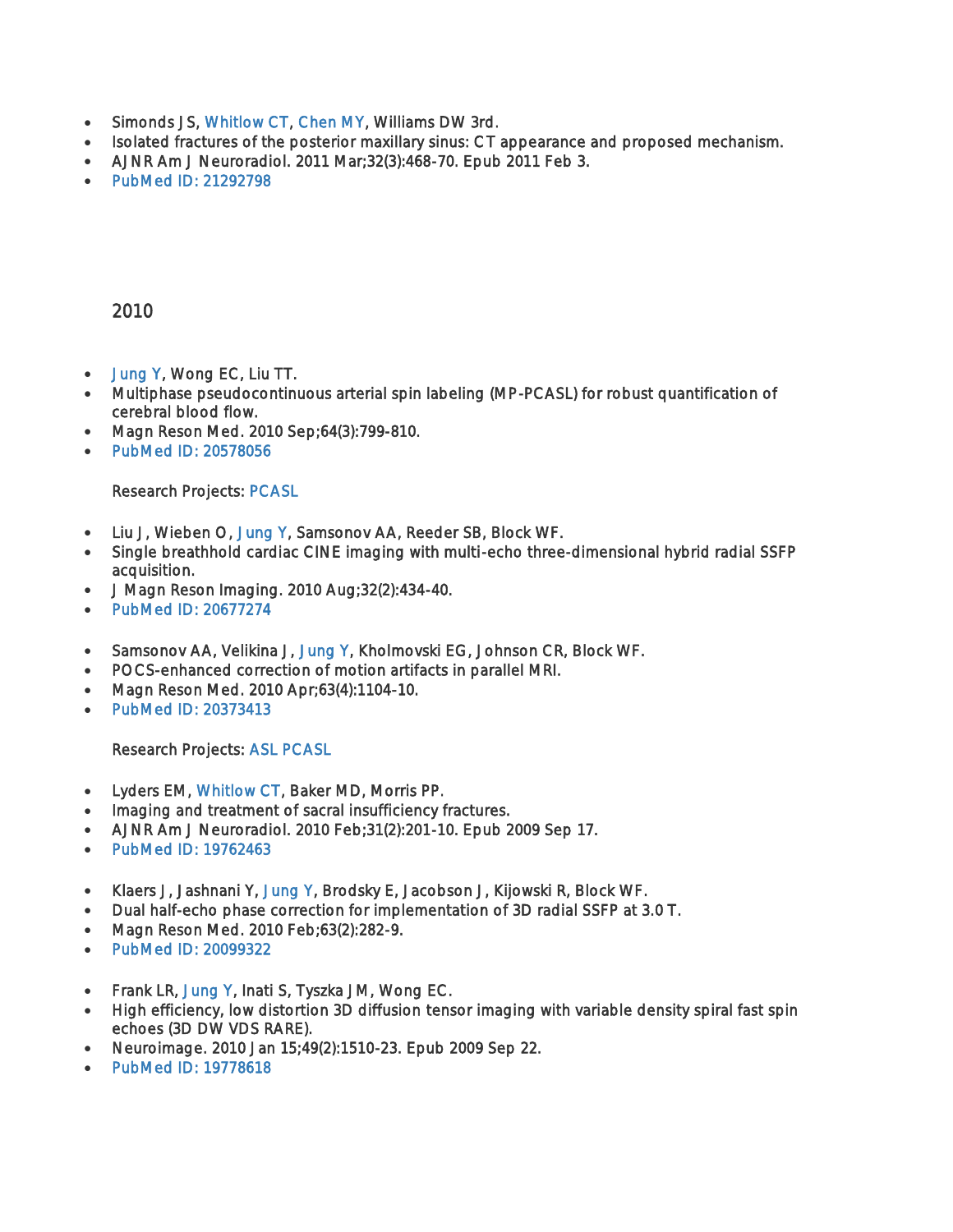- Moran CJ, Kelcz F, [Jung Y,](http://fmri.wfubmc.edu/personnel/Jung) Brodsky EK, Fain SB, Block WF.
- Pilot study of improved lesion characterization in breast MRI using a 3D radial balanced SSFP technique with isotropic resolution and efficient fat-water separation.
- J Magn Reson Imaging. 2009 Jul;30(1):135-44.
- [PubMed ID: 19557728](http://www.ncbi.nlm.nih.gov/sites/entrez?Db=pubmed&Cmd=ShowDetailView&TermToSearch=19557728)
- [Pollock JM,](http://fmri.wfubmc.edu/personnel/pollack) [Tan H,](http://fmri.wfubmc.edu/personnel/Tan) [Kraft RA,](http://fmri.wfubmc.edu/personnel/kraft) [Whitlow CT,](http://fmri.wfubmc.edu/personnel/Whitlow) [Burdette JH,](http://fmri.wfubmc.edu/personnel/burdette) [Maldjian JA.](http://fmri.wfubmc.edu/personnel/maldjian)
- Arterial spin-labeled MR perfusion imaging: clinical applications.
- Magn Reson Imaging Clin N Am. 2009 May;17(2):315-38.
- [PubMed ID: 19406361](http://www.ncbi.nlm.nih.gov/sites/entrez?Db=pubmed&Cmd=ShowDetailView&TermToSearch=19406361)

Research Projects: [ASL](http://fmri.wfubmc.edu/research/ASL) 

- [Jung Y,](http://fmri.wfubmc.edu/personnel/Jung) Samsonov AA, Block WF, Lazar M, Lu A, Liu J, Alexander AL.
- 3D diffusion tensor MRI with isotropic resolution using a steady-state radial acquisition.
- J Magn Reson Imaging. 2009 May;29(5):1175-84.
- [PubMed ID: 19388107](http://www.ncbi.nlm.nih.gov/sites/entrez?Db=pubmed&Cmd=ShowDetailView&TermToSearch=19388107)

Research Projects: [ASL](http://fmri.wfubmc.edu/research/ASL) 

- [Pollock JM,](http://fmri.wfubmc.edu/personnel/pollack) [Whitlow CT,](http://fmri.wfubmc.edu/personnel/Whitlow) [Tan H,](http://fmri.wfubmc.edu/personnel/Tan) [Kraft RA,](http://fmri.wfubmc.edu/personnel/kraft) [Burdette JH,](http://fmri.wfubmc.edu/personnel/burdette) [Maldjian JA.](http://fmri.wfubmc.edu/personnel/maldjian)
- Pulsed arterial spin-labeled MR imaging evaluation of tuberous sclerosis.
- AJNR Am J Neuroradiol. 2009 Apr;30(4):815-20. Epub 2009 Jan 15.
- PubMed ID: 19147711

#### Research Projects: [ASL](http://fmri.wfubmc.edu/research/ASL)

- [Pollock JM,](http://fmri.wfubmc.edu/personnel/pollack) [Deibler AR,](http://fmri.wfubmc.edu/personnel/deibler) [Whitlow CT,](http://fmri.wfubmc.edu/personnel/Whitlow) [Tan H,](http://fmri.wfubmc.edu/personnel/Tan) [Kraft RA,](http://fmri.wfubmc.edu/personnel/kraft) [Burdette JH,](http://fmri.wfubmc.edu/personnel/burdette) [Maldjian JA.](http://fmri.wfubmc.edu/personnel/maldjian)
- Hypercapnia-Induced Cerebral Hyperperfusion: An Underrecognized Clinical Entity.
- AJNR Am J Neuroradiol. 2009 Feb;30(2):378-85. Epub 2008 Oct 14.
- PubMed ID: 18854443

#### Research Projects: [ASL](http://fmri.wfubmc.edu/research/ASL)

- [Whitlow CT,](http://fmri.wfubmc.edu/personnel/Whitlow) Geer CP, Mattern CW, Mussat-Whitlow BJ, Yazdani SK, Berry JL, Lalli JH, Claus RO, Challa VR, Morris PP.
- Endovascular histologic effects of ultrathin gold- or vitronectin-coated platinum aneurysm coils in a rodent arterial occlusion model: a preliminary investigation.
- AJNR Am J Neuroradiol. 2009 Jan;30(1):85-90. Epub 2008 Oct 22.
- PubMed ID: 18945793
- [Chen MYM,](http://fmri.wfubmc.edu/personnel/chen) Whitlow CT
- Book Chapter: Scope of Diagnostic Imaging.
- Book Information: [Chen MYM,](http://fmri.wfubmc.edu/personnel/chen) Pope TL Jr., Ott DJ. Basic Radiology, Lange Series, New York, McGraw Hill, 2009: In Press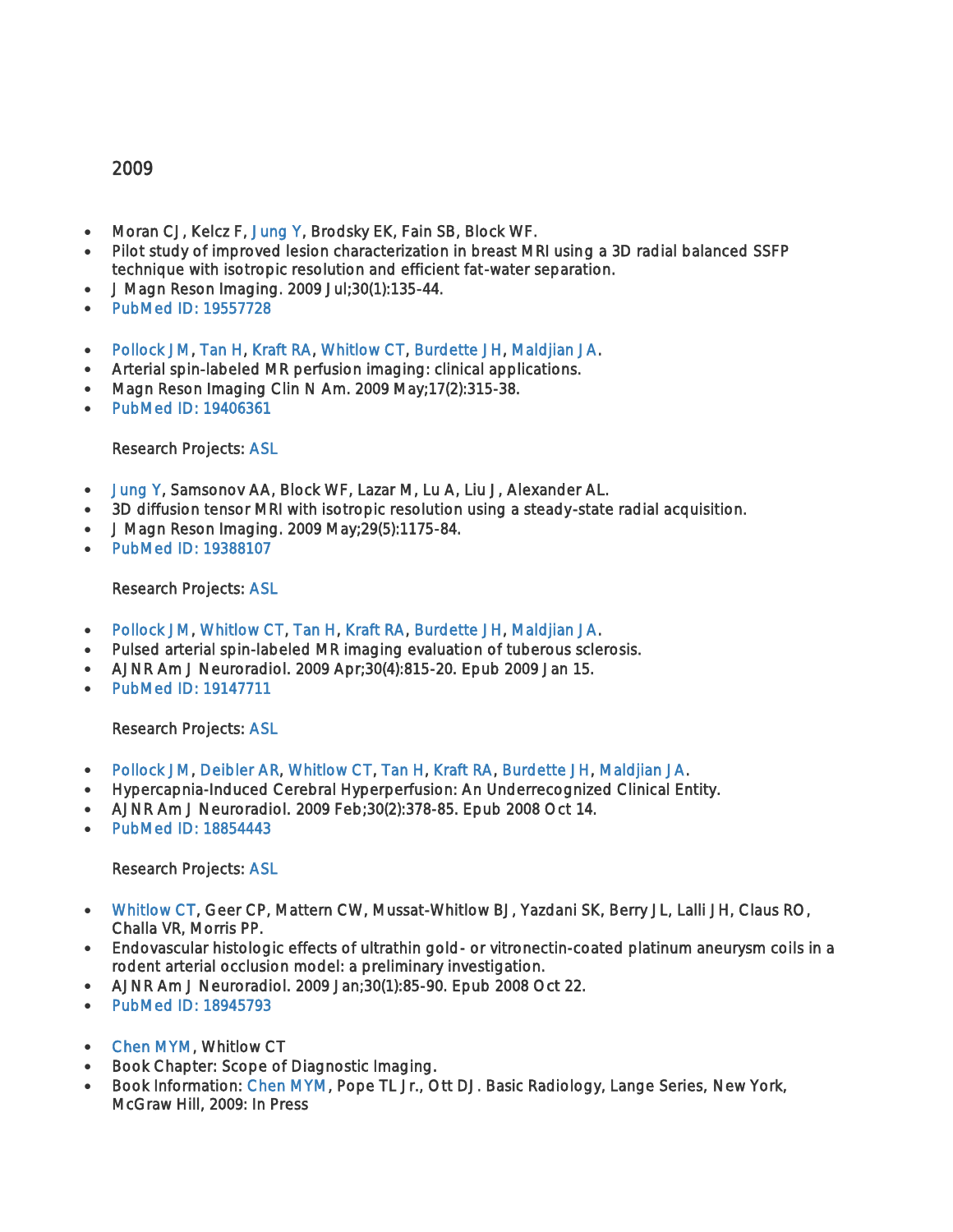- [Whitlow CT,](http://fmri.wfubmc.edu/personnel/Whitlow) O**�**Shea TM
- Book Chapter: Neonatal Neuroimaging.
- Book Information: Bhatia JS, Mathew OP. Innovations in Neonatal-Perinatal Care: In Press.
- Bydder M, [Jung Y.](http://fmri.wfubmc.edu/personnel/Jung)
- A nonlinear regularization strategy for GRAPPA calibration.
- Magn Reson Imaging. 2009 Jan;27(1):137-41. Epub 2008 Jun 25.
- [PubMed ID: 18583080](http://www.ncbi.nlm.nih.gov/sites/entrez?Db=pubmed&Cmd=ShowDetailView&TermToSearch=18583080)

Research Projects: [ASL](http://fmri.wfubmc.edu/research/ASL) 

2008

- [Pollock JM,](http://fmri.wfubmc.edu/personnel/pollack) [Whitlow CT,](http://fmri.wfubmc.edu/personnel/Whitlow) [Deibler AR,](http://fmri.wfubmc.edu/personnel/deibler) [Tan H,](http://fmri.wfubmc.edu/personnel/Tan) [Burdette JH,](http://fmri.wfubmc.edu/personnel/burdette) [Kraft RA,](http://fmri.wfubmc.edu/personnel/kraft) [Maldjian JA.](http://fmri.wfubmc.edu/personnel/maldjian)
- Anoxic Injury-Associated Cerebral Hyperperfusion Identified with Arterial Spin-Labeled MR Imaging.
- AJNR Am J Neuroradiol. 2008 Aug;29(7):1302-7. Epub 2008 May 1.
- [PubMed ID: 18451089](http://www.ncbi.nlm.nih.gov/sites/entrez?Db=pubmed&Cmd=ShowDetailView&TermToSearch=18451089)
- Holmes JH, O'Halloran RL, Brodsky EK, [Jung Y,](http://fmri.wfubmc.edu/personnel/Jung) Block WF, Fain SB.
- 3D hyperpolarized He-3 MRI of ventilation using a multi-echo projection acquisition.
- Magn Reson Med. 2008 May;59(5):1062-71.
- [PubMed ID: 18429034](http://www.ncbi.nlm.nih.gov/sites/entrez?Db=pubmed&Cmd=ShowDetailView&TermToSearch=18429034)

- [Whitlow CT,](http://fmri.wfubmc.edu/personnel/Whitlow) Mussat-Whitlow BJ, Mattern CW, Baker MD, Morris PP.
- Sacroplasty versus vertebroplasty: comparable clinical outcomes for the treatment of fracturerelated pain.
- AJNR Am J Neuroradiol. 2007 Aug;28(7):1266-70.
- [PubMed ID: 17698526](http://www.ncbi.nlm.nih.gov/sites/entrez?Db=pubmed&Cmd=ShowDetailView&TermToSearch=17698526)
- [Whitlow CT,](http://fmri.wfubmc.edu/personnel/Whitlow) Yazdani SK, Reedy ML, Kaminsky SE, Berry JL, Morris PP.
- Investigating sacroplasty: technical considerations and finite element analysis of polymethylmethacrylate infusion into cadaveric sacrum.
- AJNR Am J Neuroradiol. 2007 Jun-Jul;28(6):1036-41.
- [PubMed ID: 17569952](http://www.ncbi.nlm.nih.gov/sites/entrez?Db=pubmed&Cmd=ShowDetailView&TermToSearch=17569952)
- [Jung Y,](http://fmri.wfubmc.edu/personnel/Jung) Jashnani Y, Kijowski R, Block WF.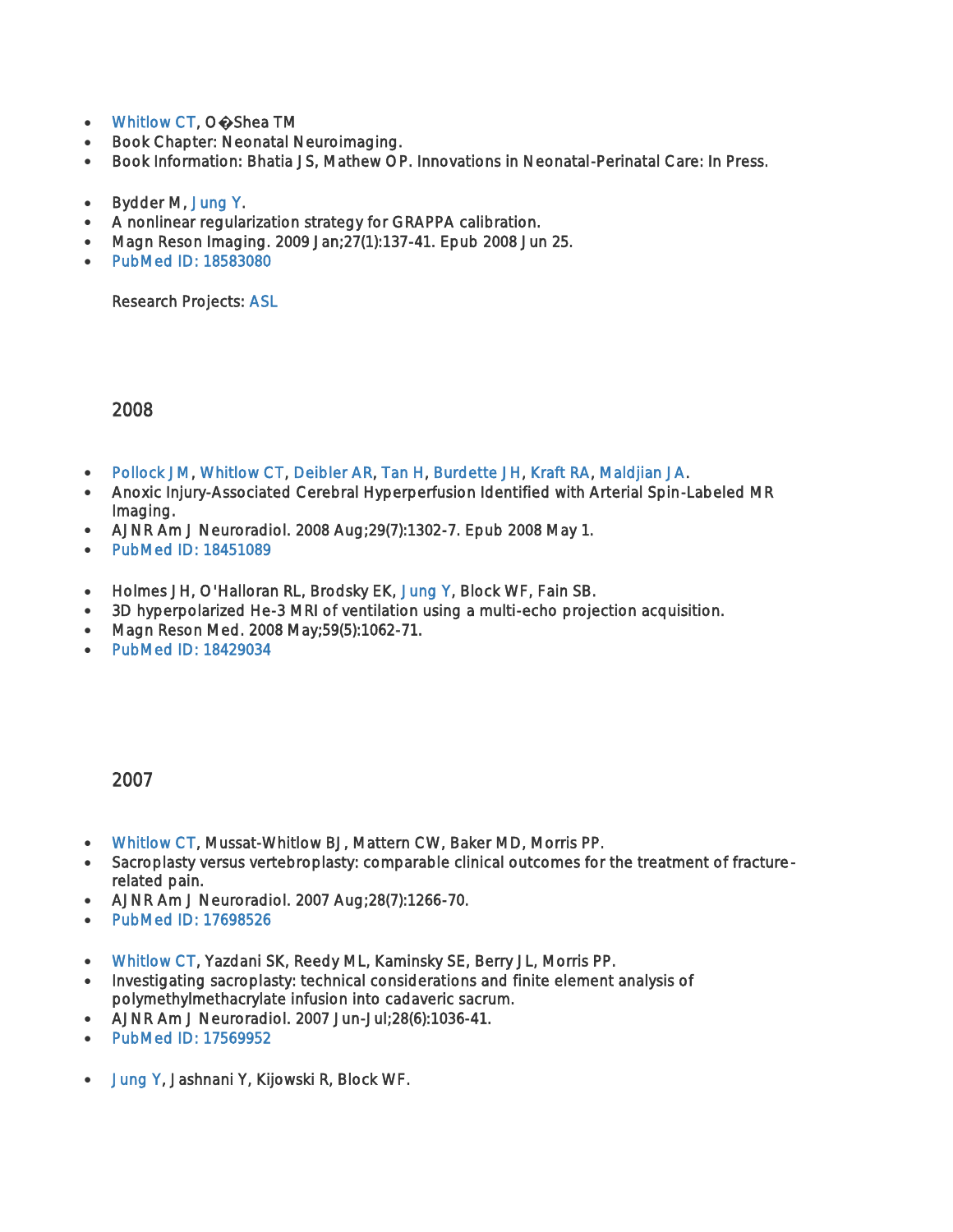- Consistent non-cartesian off-axis MRI quality: calibrating and removing multiple sources of demodulation phase errors.
- Magn Reson Med. 2007 Jan;57(1):206-12.
- [PubMed ID: 17139618](http://www.ncbi.nlm.nih.gov/sites/entrez?Db=pubmed&Cmd=ShowDetailView&TermToSearch=17139618)

- Perrier ND, Coker LH, Rorie KD, Burbank NS, Kirkland KA, Passmore LV, Tembreull T, Stump DA, [Laurienti PJ.](http://fmri.wfubmc.edu/personnel/laurienti)
- Preliminary report: functional MRI of the brain may be the ideal tool for evaluating neuropsychologic and sleep complaints of patients with primary hyperparathyroidism.
- World J Surg. 2006 May;30(5):686-96.
- PubMed ID: 16528460

2005

- [Whitlow CT,](http://fmri.wfubmc.edu/personnel/Whitlow) Liguori A, Livengood LB, Hart SL, Mussat-Whitlow BJ, Lamborn CM, [Laurienti PJ,](http://fmri.wfubmc.edu/personnel/laurienti) Porrino LJ.
- Long-term heavy marijuana users make costly decisions on a gambling task.
- Drug Alcohol Depend. 2004 Oct 5;76(1):107-11.
- PubMed ID: 15380295
- Macey DJ, Rice WN, Freedland CS, [Whitlow CT,](http://fmri.wfubmc.edu/personnel/Whitlow) Porrino LJ.
- Patterns of functional activity associated with cocaine self-administration in the rat change over time.
- Psychopharmacology (Berl). 2004 Apr;172(4):384-92. Epub 2003 Dec 11.
- [PubMed ID: 14668974](http://www.ncbi.nlm.nih.gov/sites/entrez?Db=pubmed&Cmd=ShowDetailView&TermToSearch=14668974)